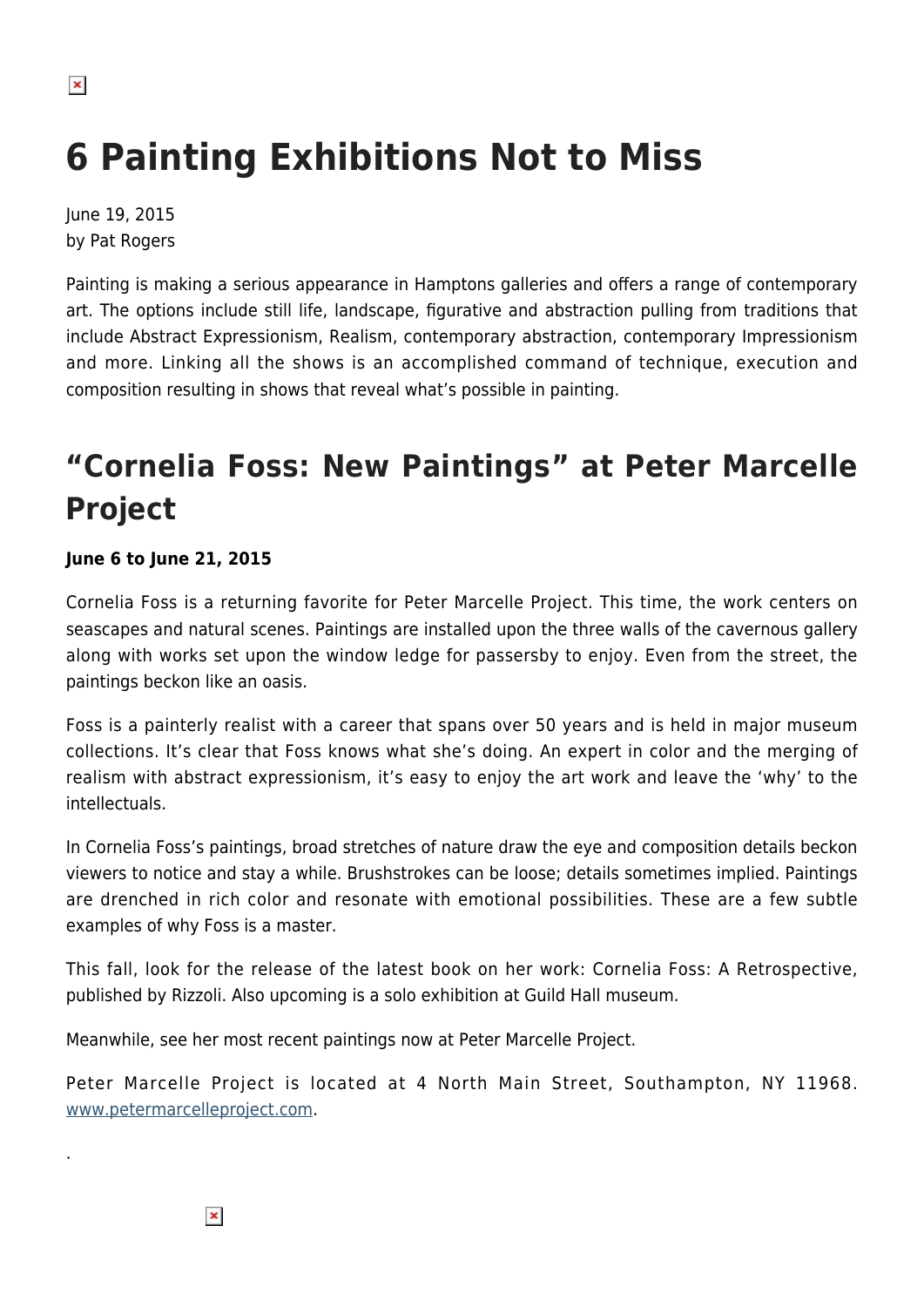"Bridgehampton Beach" by Cornelia Foss, 2014. Oil on canvas, 50 x 50 inches.

### **"Sarah Lamb: Latest Works" at Grenning Gallery**

### **June 18 to July 12, 2015**

.

.

.

### **Opening Reception: June 20 from 6 to 8 p.m.**

Opening this weekend is a solo show by classic realism painter Sarah Lamb. Dark contemporary and compelling, Lamb switches up what's expected for classical still live painting. Her new works channel America, according to the gallery, through her choice of subjects and the geographic influences for her poetic realism paintings.

Expect to find paintings elevating weathervanes, hydrangeas, lobster, mussels, copper pots, pears and more. The paintings reflect a simplification of Lamb's previous palettes and composition design, according the gallery. Her paintings reflect influences from European illusionistic still life and tromp l'oeil and radiate atmosphere, mood and emotion, states gallerist Laura Grenning.

The solo show opens on Saturday.

Grenning Gallery is located at 17 Washington Street, Sag Harbor, NY 11963. [www.grenninggallery.com](http://www.grenninggallery.com).

> $\pmb{\times}$ "Chocolate Cake and Milk" by Sarah Lamb, 2015. Oil, 18 x 25 inches.

# **"People, Places and Things" by Don Christensen at Ille Arts**

### **June 13 to June 30, 2015**

Don Christensen presents his second solo exhibition at ILLE Arts with a series of small paintings. Colorful and rhythmic, the paintings are colorful, vibrant and drenched with a sense of play.

All of the works on view were painted by Christensen in his Springs studio, located near East Hampton Village. An artist assistant in the studios of K[enneth Noland,](https://en.wikipedia.org/wiki/Kenneth_Noland) [Jules Olitski,](https://en.wikipedia.org/wiki/Jules_Olitski) [Larry Poons](https://en.wikipedia.org/wiki/Larry_Poons) and [Larry Zox,](https://en.wikipedia.org/wiki/Larry_Zox) Christensen painted and made music as a professional drummer and musician in New York City for decades.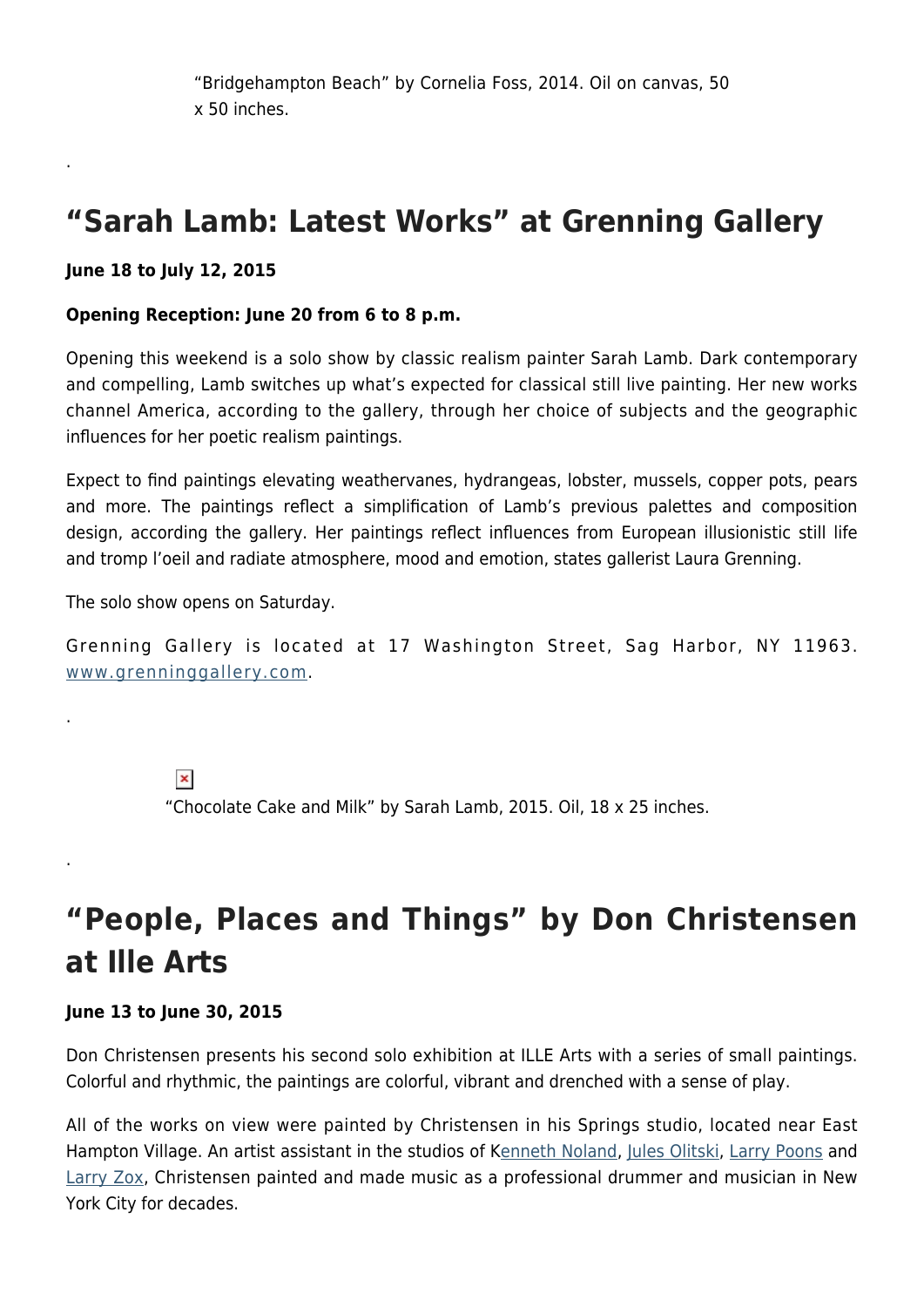Don Christensen's artworks seem to portray moments of optimism and the up side of life. The paintings feel narrative…as if fantastical journeys, striped skies and topsy-turvy landscapes witnessed along the way are expected parts of living.

Influenced by what falls before his eyes during daily life along with geometry, Christensen is also inspired by the symmetry and implied musical rhythm found in Native American textiles.

Locally, Christensen's work has been exhibited at the Parrish Art Museum as part of their biennial. His work is collected extensively in the United States and Europe.

> $\pmb{\times}$ "Sister's Montains III" by Don Christensen, 2015. Acrylic on panel, artist framed, 22 X 30 inches.

Ille Arts is located at 216a Main Street, Amagansett, NY 11930. [www.illearts.com.](http://www.illearts.com)

### **"Skin Deep" at RJD Gallery**

### **May 30 to June 21, 2015**

.

.

.

.

RJD Gallery switched things up for their first group show of the season. Instead of focusing on the works of a few artists, the gallery is presenting a full range of gallery artists–revealing new painters along with their tried and true. All of the paintings are figurative in the narrative realm of magical realism. The show is organized around the theme of manifestation of inner beauty and its outer counterpart.

The painters differ from each other—sometimes dramatically—but each demonstrates mastery of paint and composition. Expect to find portraiture and narrative paintings that pull from a crosssection of art history corners. Taken together, "Skin Deep" provides a crash course in the possibilities of contemporary American imaginative and magical realism.

RJD Gallery is located at 90 Main Street, Sag Harbor NY 11963. [www.rjdgallery.com.](http://www.rjdgallery.com)

 $\pmb{\times}$ "Late July" by Adrienne Stein. Acrylic on canvas, 24 x 20 inches.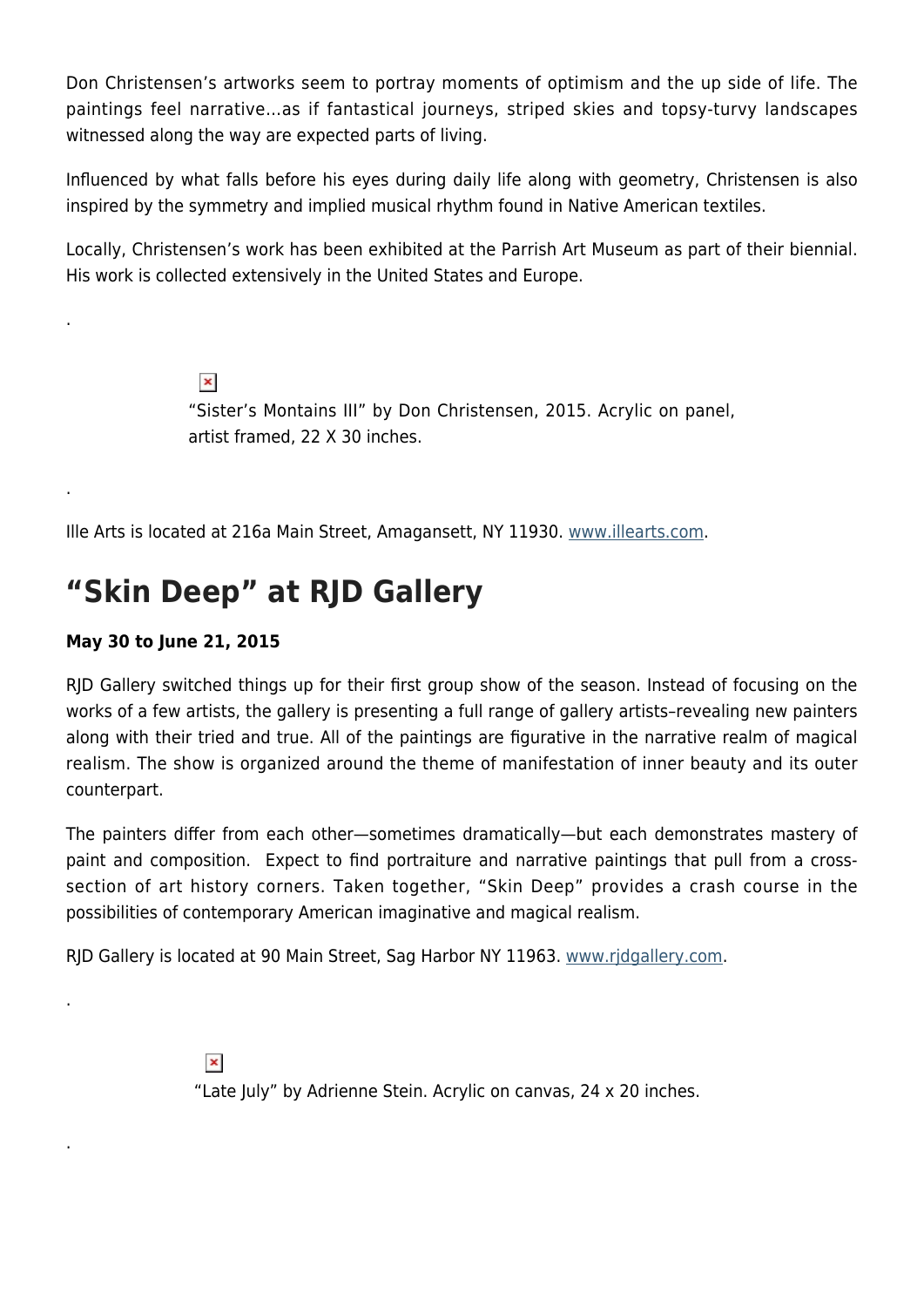## **"Under Water Color" by Mike Solomon at Kathryn Markel Fine Arts**

### **May 30 to June 21, 2015**

If you've been hurrying along the sidewalks of Bridgehampton after jockeying for parking, the solo show by Mike Solomon may take you by surprise. The mixed media paintings are quiet and patient. They will wait until tension leaves and their subtle palettes begin to beckon. Wait even a bit longer until their full power alights: many of the paintings are difficult to forget.

"Under Water Color" presents a series of new works by Mike Solomon. Carrying with him a love of the ocean and the grid, watercolors combine with layers of resin to create a new way for Solomon to also explore light. Minimalistic, the works radiate shimmers of soft color that seems glimpsed from beneath clear water.

This weekend is the final chance to see the show. Make a stop in your weekend plans.

Kathryn Markel Fine Arts is located at 2418 Montauk Hwy Bridgehampton, NY 11932. [www.markelfinearts.com](http://www.markelfinearts.com).

**RELATED:** "[ART REVIEW: Quiet Beauty Whispered in Mike Solomon's "Under Water Color](https://hamptonsarthub.com/2015/06/09/art-review-quiet-beauty-whispered-in-mike-solomons-under-water-color/)" by James Croak. Published June 9, 2015.

 $\pmb{\times}$ 

.

.

"Elysium" by Mike Solomon, 2015. Watercolor on rice paper with epoxy, 24 x 48 inches.

# **"Kelsey Brookes: Plants of the Gods" at Eric Firestone Gallery**

### **June 20 to July 7, 2015**

### **Opening: June 20 from 6 to 9 p.m.**

The San Diego painter Kelsey Brookes opens a two-week show at Eric Firestone Gallery on Saturday. Brookes's paintings co-join science and spirituality in framed shaped canvases. Bold and intricate, patterns call the eye but something deeper is afoot.

The show presents new monumental paintings based on Brookes' scientific investigations into